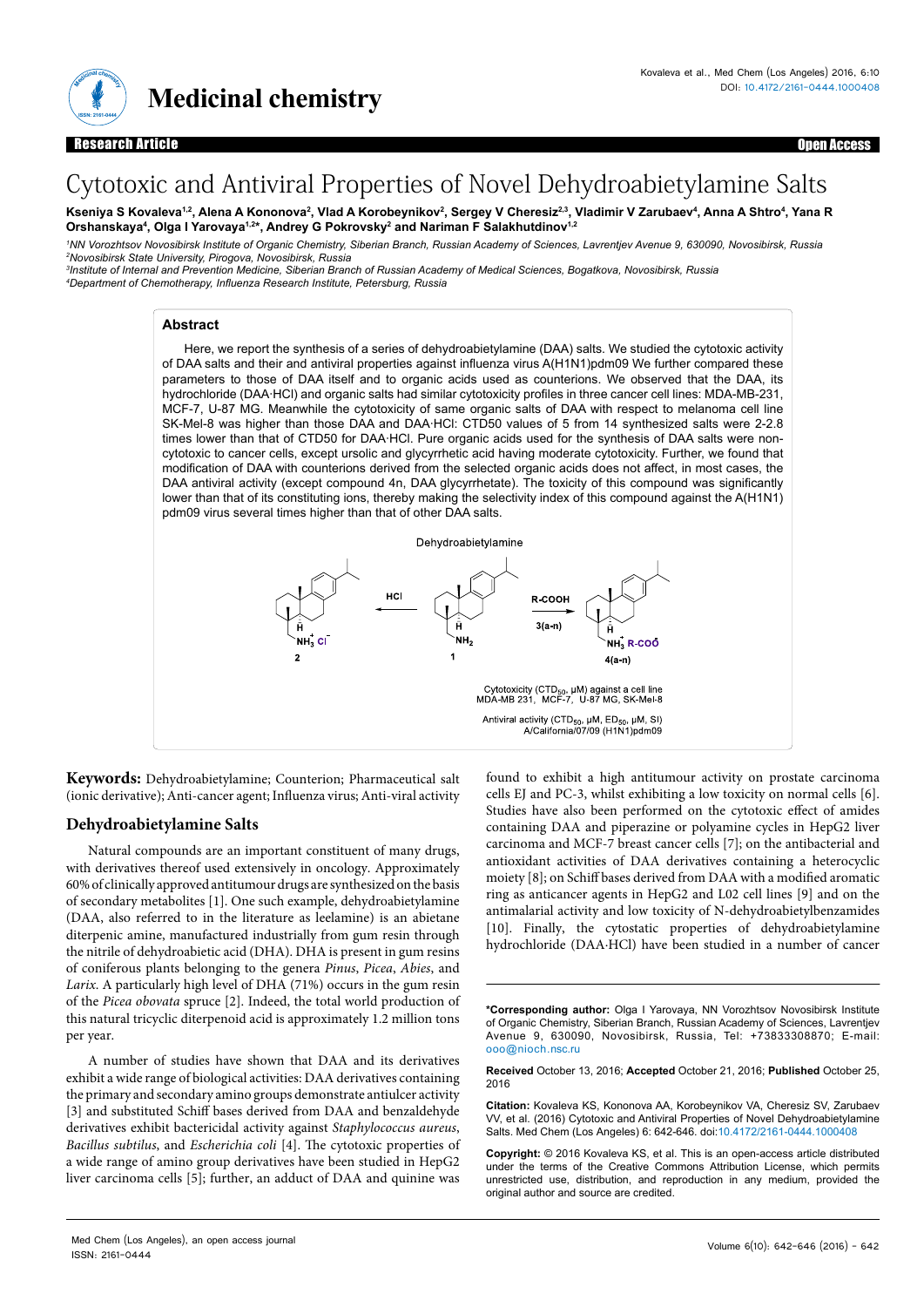cells [11]. Recently, special attention has been paid to the mechanism of dehydroabietylamine hydrochloride action with the finding that DAA is an inhibitor that simultaneously suppresses several cellular signaling pathways (PI3K, MAPK, and STAT3) associated with malignant transformation of the cell, particularly, in melanoma [12,13]. As the first drug of this type, DAA∙HCl has a unique capability to retain the activity against recurrent resistant melanoma, a malignancy, the cells of which become resistant to the modern chemotherapeutic drugs targeting melanoma and able to inhibit only a single signaling pathway. It is a lysosomotropic drug with a mechanism of action associated with disruption of intracellular cholesterol transport and receptor-mediated endocytosis, leading to the shutdown of receptor tyrosine kinase (RTK) and inhibition of signaling pathways PI3K, MAPK, and STAT3. This, in turn, causes suppression of melanoma cell proliferation, an increase in the level of malignant cell apoptosis, and a decrease in tumor vascularization and, most importantly, preserves the efficacy of the DAA anticancer effect against recurrent resistant melanoma cells resistant to modern antimelanoma drugs (Zelboraf). DAA has been shown to have a high inhibitory efficacy for selective destruction of melanoma cells by reducing the cell proliferation level and increasing apoptosis [14]. Recently successfully studied the antiviral activity of ferruginol and some analogues synthesized from dehydroabietylamine against HHV-1, HHV-2 and DENV-2 [15].

Despite the importance of the obtained data on the biological properties of dehydroabietylamine and dehydroabietylamine hydrochloride, salts of this amine with other acids have not previously been produced and studied. Interest in producing ammonium salts of organic compounds results from observations of high biological activity in various representatives of this class of compounds [16]. Conversion of a biologically active compound into an ionic form leads to changes in physico-chemical properties, primarily in the solubility of the derivative [17]. Some drugs are known to be water-soluble "pharmaceutical salts" consisting of a pharmacologically active ion and a pharmaceutically appropriate counterion [18]. This approach to studying the biological activity of other conjugates is also used in the field of medicinal chemistry. For example, several studies investigated ionic betulin derivatives and their cytotoxic properties in various cancer cell lines [19], as well as their antiviral activity [20]. The aim of the work presented here was to produce a number of dehydroabietylamine salts and investigate their biological properties, in particular, their cytotoxic and antiviral activity.

The cytotoxicity of all synthesized compounds was evaluated using the methyl tetrazolium assay (MTT) in several cancer cell lines, including MCF-7 and MDA-MB-231 mammary gland adenocarcinoma cells, U-87 MG glioblastoma cells, and SK-Mel-8 melanoma cells as well as the MDCK non-transformed canine cell line. MCF-7 and MDA-MB-231 cell lines are the most widely used for studying mammary tumors. Morphologically, MCF-7 cells belong to the luminal subtype A and are hormone-sensitive due to expression of oestrogen and progesterone receptors. MDA-MB-231 line cells possess properties of the basal epithelium and are considered to undergo the epithelial-mesenchymal transformation due to vimentin expression. Accordingly, this line is used as a model of aggressive lowdifferentiated mammary gland adenocarcinoma with a high metastatic potential. U-87 MG is an epithelial morphology cell culture that is derived from a human malignant glioblastoma and routinely used as a glioma model. SK-Mel-8 is a primary skin melanoma-derived cell line used as a melanoma model. MDCK is the canine kidney epithelial cell line used in influenza research.

Cells were cultivated in D-MEM (MCF-7, MDA-MB-231, and

SK-Mel-8), alpha-MEM (U-87 MG), or MEM growth media supplied with 10% bovine serum, L-glutamine, and penicillin/streptomycin at 37°C in 5%  $CO<sub>2</sub>$ . We prepared a set of DAA salts; the structures of the original amine and acids used are shown in Scheme 1. As counterions, we used an aliphatic carboxylic valproic acid (**3a**), cinnamic acid (**3b**), and its natural analogues: caffeic (**3c**) and ferulic (**3d**) acids; aromatic acids (**3e**, **3f**), sulfoaromatic acid (**3g**), and heteroaromatic acids (**3h**, **3i**). In addition, we obtained DAA salts of natural acids: DAA (**3j**), deoxycholic acid (**3k**), betulonic acid (**3l**), ursolic acid (**3m**) and glycyrrhetic acid (**3n**). The natural acids used have a broad spectrum of biological activities. Indeed, the antifungal [21], antiherpetic [22], and anti-inflammatory [23] activities of DHA (**3j**) have previously been demonstrated. Deoxycholic acid is a bile acid representative of an immunostimulant of innate immunity/immune system and is involved in the inflammation recovery and wound healing [24], as well as in maintaining homeostasis of lipids, glucose, and cholesterol. In addition, bile acids are recognized to play an important role in the promotion of colon and oesophageal cancers [25]. Ursolic acid is a pentacyclic triterpenoid widely found in various medicinal herbs and several foods [26], thus constituting an integral part of the human diet. It possesses many biological effects, including antitumour, anti-inflammatory, and antioxidant activities [27].

All salts were purified by recrystallization from an appropriate solvent, followed by measurement of individual melting points. IR spectra of salts (**4a-n)** were observed to lack the free hydroxyl group line present in spectra of the free acids, indicating the formation of a corresponding salt.

We studied the cytotoxicities of the original amine and synthesized dehydroabietylamine salts (**2**, **4a-n**) in several cancer cell lines, including two mammary carcinoma cell lines (MDAMB-231 and MCF-7), the U-87 MG glioblastoma and SK-Mel-8 melanoma cell lines. As seen from the  $\text{CTD}_{50}$  values in Table 1, the series of studied compounds have a similar toxicity profiles in three cancer cell lines: MDA-MB-231, MCF-7, U-87 MG. Meanwhile the cytotoxicity of same aromatic salts of DAA with respect to melanoma cell line SK-Mel-8 was higher than those DAA and DAA∙HCl. Thus, CTD<sub>50</sub> values of 4b, 4e, 4f, **4g, 4h and 4i** were 2-2.8 times lower than that of CTD<sub>50</sub> for DAA⋅HCl.

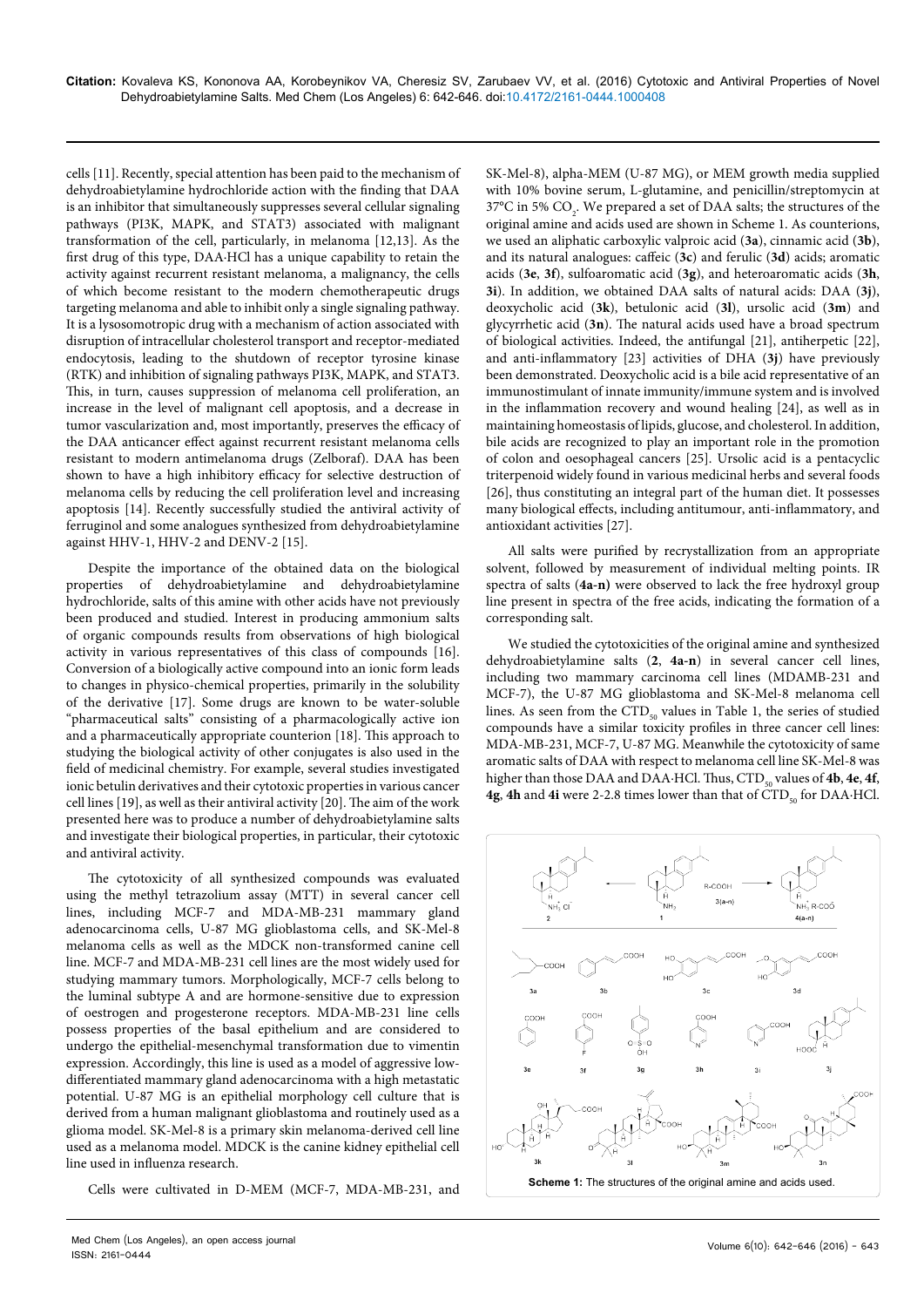The greatest activity showed the dehydroabietylamine isonicotinate **4f**   $(CTD<sub>50</sub>2.7 \mu M)$ . This fact can be considered as very important, because the most promising is the study of dehydroabietylamine derivatives against melanoma cells.

With regard to other cell lines such as MDA-MB-231, MCF-7, U-87 MG, the most active synthesized DAA salts had cytotoxic activities close to those of DAA or its hydrochloride, while substitution of the chloride with an organic acid counterion reduced the DAA cytotoxicity in other cases. The maximum difference in  $CD<sub>50</sub>$  between the most and least toxic DAA salts was only ~3.5 times for compounds **4h** and **4j** in the MDA-MB-231 cell line. In general, cells of different lines showed slightly different sensitivity to DAA salts, with U-87 MG cells being most resistant (except compounds **4i** and **4c** that appeared to be less toxic in MCF-7 cells).

Meanwhile, the organic acids used as counterions for the studied DAA salt series showed no detectable cytotoxicity in the range of concentrations from 200 to 800 μM, except ursolic and glycyrrhetic acid having moderate cytotoxicity.

The antiviral activity of the synthesized compounds was evaluated against the epidemiologically important strain of the influenza A virus A/California/07/09 (H1N1)pdm09. The findings are summarized in Table 2.

The acids selected as counterions, exhibited no noticeable cytotoxic activity at concentrations of up to 500 µM. The 50% cytotoxic concentration of dehydroabietylamine chloride (**2**) was 6.8 µM. In some cases, substitution of the chlorine with other counterions led to a decrease in the compound toxicity. For example, the cytotoxic concentration increased 6- (**4a**), 4- (**4g**), 12- (**4k**), 4- (**4m**), and 119-fold (**4n**) when aliphatic dicarboxylic, sulfoaromatic, betulonic, ursolic, and glycyrrhetic acids, respectively, were used as counterions.

In most cases, modification of dehydroabietylamine with organic acid counterions did not lead to an increase in the antiviral activity. In contrast, if an organic acid had this activity, a combination of the acid with dehydroabietylamine led to the loss of antiviral properties

(selectivity index reduction) in the resulting salt. Indeed, the selectivity index of caffeic acid decreased from 9 for free acid to 1 for its dehydroabietylamine salt (**3c** and **4c**, respectively) due to an increase in cellular toxicity. The same was observed for the pair of (**3j)** and (**4j)**.

Of particular interest is the modification of dehydroabietylamine with the glycyrrhetic acid counterion. The toxicity of the resulting salt was much lower than that of each of the ions separately, while the selectivity index towards the influenza virus increased from 1 to 35 (compounds **2**, **3n**, and **4n**). These properties of triterpene salts of dehydroabietylamine warrant further investigation.

In this study, we have demonstrated that the biological activity of dehydroabietylamine salts can be affected by the type of organic acid used as counterion. We observed that the DAA, its hydrochloride (DAA∙HCl) and organic salts had similar cytotoxicity profiles in three cancer cell lines: MDA-MB-231, MCF-7, U-87 MG. The cytotoxicity of same organic salts of DAA with respect to melanoma cell line SK-Mel-8 was higher than those DAA and DAA∙HCl. Pure organic acids used for the synthesis of DAA salts were non-cytotoxic to cancer cells, except ursolic and glycyrrhetic acid having moderate cytotoxicity. In general, combination of dehydroabietylamine with organic acids resulted in decrease of anti-viral properties due to high cell toxicity of the complex salt. Nevertheless, further, we have shown that the use of natural acids (betulonic and glycyrrhetic) as a counterion greatly reduced the toxicity of the resulting salts, and that these counterions had no appreciable cytotoxic activity at concentrations of up to 2000 µM.

### **Acknowledgments**

This work was partially supported by the Russian Foundation Research 5-123-00017 and by Russian Ministry of Education and Science "Organization of scientific research 151".

#### **Supplementary Data**

Supplementary data (experimental procedures for the synthesis of compounds a-4n. IR spectra and melting points of compounds <sup>45</sup>4a-4n). The experimental protocol to compounds 4a-4n and their analytical characterization are reported in the Supplementary Information. The experimental protocol to toxicity study of compounds 4a-4n is reported in the Supplementary Information. The experimental protocol to antiviral study of compounds 4a-4n is reported in the Supplementary Information.

|                         |   | Cytotoxicity (CTD <sub>50</sub> . µM) against a cell line |                |                |                |  |
|-------------------------|---|-----------------------------------------------------------|----------------|----------------|----------------|--|
| Compound                |   | <b>MDA-MB 231</b>                                         | MCF-7          | <b>U-87 MG</b> | SK-Mel-8       |  |
|                         |   | $16.3 \pm 0.2$                                            | $14.5 \pm 1.0$ | $14.0 \pm 1.3$ | $10.9 \pm 0.3$ |  |
| $\overline{\mathbf{2}}$ |   | $11.2 \pm 0.6$                                            | $16.2 \pm 1.3$ | $15.1 \pm 0.7$ | $7.5 \pm 1.2$  |  |
| a                       | 3 | NT                                                        | <b>NT</b>      | <b>NT</b>      | >300           |  |
|                         | 4 | <b>NT</b>                                                 | <b>NT</b>      | <b>NT</b>      | $16.5 \pm 1.3$ |  |
| b                       | 3 | >675                                                      | >675           | >675           | >300           |  |
|                         | 4 | $11.3 \pm 0.5$                                            | $27.3 \pm 1.1$ | $19.1 \pm 0.5$ | $3.6 \pm 0.2$  |  |
| c                       | 3 | >555                                                      | >555           | >555           | >300           |  |
|                         | 4 | $15.3 \pm 0.6$                                            | $24.7 \pm 1.2$ | $21.5 \pm 0.8$ | $21.5 \pm 1.5$ |  |
| d                       | 3 | >515                                                      | >515           | >515           | >300           |  |
|                         | 4 | $20.0 \pm 0.1$                                            | $16.3 \pm 1.3$ | $20.7 \pm 0.5$ | $32.3 \pm 0.9$ |  |
|                         | 3 | >820                                                      | >820           | >820           | >300           |  |
| е                       | 4 | $11.3 \pm 1.8$                                            | $22.2 \pm 0.5$ | $20.2 \pm 1.0$ | $3.3 \pm 0.4$  |  |
| f                       | 3 | >710                                                      | >710           | >710           | >300           |  |
|                         | 4 | $12.1 \pm 0.3$                                            | $14.2 \pm 0.8$ | $19.1 \pm 0.1$ | $3.7 \pm 1.4$  |  |
| g                       | 3 | >580                                                      | >580           | >680           | >300           |  |
|                         | 4 | $10.6 \pm 1.1$                                            | $18.1 \pm 1.5$ | $19.3 \pm 0.9$ | $4.0 \pm 1.1$  |  |
| h                       | 3 | >810                                                      | >810           | >810           | >300           |  |
|                         | 4 | $10.4 \pm 1.3$                                            | $19.5 \pm 0.8$ | $20.0 \pm 1.0$ | $2.7 \pm 0.3$  |  |
|                         | 3 | >810                                                      | >810           | >810           | >300           |  |
|                         | 4 | $14.2 \pm 0.4$                                            | $14.0 \pm 0.6$ | $23.4 \pm 0.6$ | $3.5 \pm 0.2$  |  |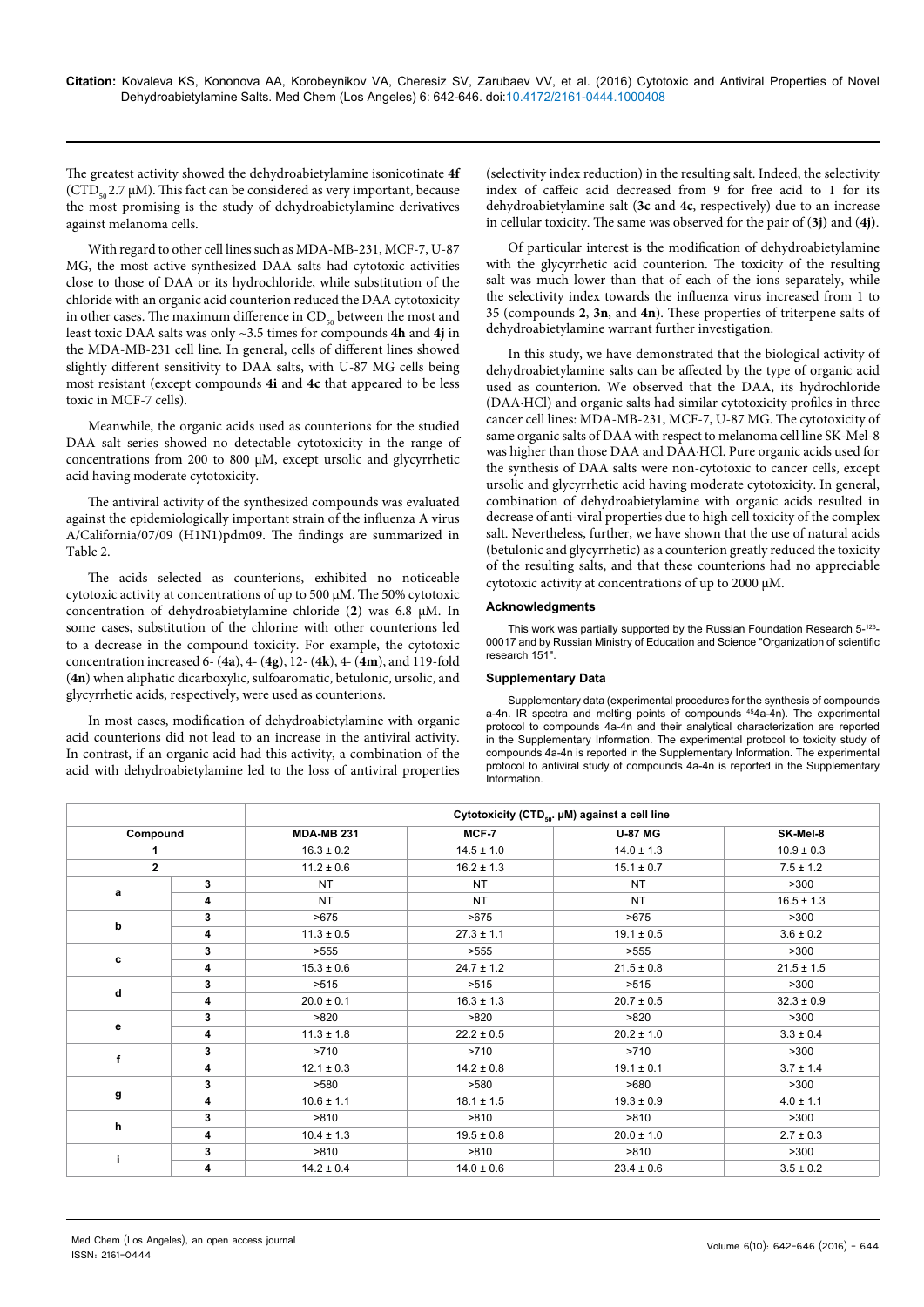**Citation:** Kovaleva KS, Kononova AA, Korobeynikov VA, Cheresiz SV, Zarubaev VV, et al. (2016) Cytotoxic and Antiviral Properties of Novel Dehydroabietylamine Salts. Med Chem (Los Angeles) 6: 642-646. doi:10.4172/2161-0444.1000408

|   | 3 | $250 \pm 30$   | $240 \pm 30$   | >300           | >300           |
|---|---|----------------|----------------|----------------|----------------|
|   | 4 | $34.4 \pm 2.4$ | $35.2 \pm 1.5$ | $37.3 \pm 1.0$ | $30.0 \pm 2.7$ |
| k | 3 | >255           | >255           | >255           | >300           |
|   | 4 | $16.7 \pm 0.6$ | $14.3 \pm 0.4$ | $25.1 \pm 1.0$ | $19.2 \pm 1.6$ |
|   | 3 | >220           | $150 \pm 40$   | >220           | $66.9 \pm 5.8$ |
|   | 4 | $29.4 \pm 1.3$ | $29.0 \pm 2.5$ | $29.2 \pm 1.0$ | $20.0 \pm 4.1$ |
| m | 3 | $87.6 \pm 0.9$ | $71 \pm 2$     | $89.8 \pm 2.1$ | $90.3 \pm 4.7$ |
|   | 4 | $13.3 \pm 0.8$ | $30.5 \pm 0.7$ | $31.9 \pm 0.5$ | $20.2 \pm 2.2$ |
| n | 3 | $26 \pm 2.5$   | $31 \pm 2.5$   | >100           | >100           |
|   | 4 | $31.0 \pm 3.0$ | $33.7 \pm 0.8$ | $31.9 \pm 1.2$ | $22.0 \pm 3.1$ |

**Table 1:** Cytotoxic activity of tested compounds against cancer cell lines.

| Compound     |                         | CTD <sub>50</sub> , µM | $ED_{50}$ , $µM$ | SI             |
|--------------|-------------------------|------------------------|------------------|----------------|
| 1            |                         | $66.3 \pm 4.1$         | $>35$            | $\overline{2}$ |
| $\mathbf{2}$ |                         | $6.8 \pm 0.3$          | >9.3             | $\mathbf{1}$   |
|              | 3                       | >2000                  | >2000            |                |
| a            | $\overline{\mathbf{4}}$ | $27.7 \pm 1.6$         | $23.3 \pm 2.8$   | 1              |
| b            | 3                       | >2000                  | >2000            | $\mathbf{1}$   |
|              | 4                       | $10.8 \pm 1.0$         | >6.9             | $\overline{2}$ |
|              | 3                       | >1500                  | $183 \pm 21.1$   | 9              |
| c            | 4                       | $4.9 \pm 0.3$          | >6.5             | 1              |
|              | 3                       | >500                   | >500             | 1              |
| d            | 4                       | $7.9 \pm 0.5$          | >6.3             | $\mathbf{1}$   |
| е            | 3                       | >2000                  | >2000            | 1              |
|              | 4                       | $7.6 \pm 0.4$          | $3.2 \pm 0.4$    | $\overline{2}$ |
| f            | 3                       | >2000                  | >2000            | 1              |
|              | 4                       | $15.3 \pm 1.1$         | $12.9 \pm 1.3$   | $\mathbf{1}$   |
|              | 3                       | >2000                  | $319.8 \pm 36.2$ | $\overline{7}$ |
| g            | 4                       | $19.9 \pm 1.4$         | $13.1 \pm 1.5$   | $\overline{c}$ |
| h            | 3                       | >2000                  | >2000            | 1              |
|              | 4                       | $4.2 \pm 0.2$          | $4.2 \pm 0.6$    | $\mathbf{1}$   |
| i.           | 3                       | >2000                  | >2000            | 1              |
|              | 4                       | $11.3 \pm 0.8$         | $2.4 \pm 0.4$    | 5              |
|              | 3                       | $44.3 \pm 3.3$         | $4.8 \pm 0.5$    | 9              |
| j.           | 4                       | $59.9 \pm 4.1$         | $>70$            |                |
| k            | 3                       | $39.0 \pm 3.3$         | $26.6 \pm 3.0$   | $\mathbf{1}$   |
|              | 4                       | $26.4 \pm 1.8$         | $18 \pm 1.9$     | 1              |
| г            | 3                       | $4.6 \pm 0.4$          | $6.6 \pm 0.5$    | $\mathbf{1}$   |
|              | 4                       | $8.2 \pm 0.6$          | $4.9 \pm 0.5$    | $\overline{c}$ |
|              | 3                       | $13.6 \pm 0.9$         | >6.6             | $\overline{2}$ |
| m            | 4                       | $13.2 \pm 0.8$         | $3.6 \pm 0.5$    | 4              |
|              | 3                       | $74.7 \pm 5.3$         | >63.8            | $\mathbf{1}$   |
| n            | 4                       | $347.0 \pm 22.1$       | $9.8 \pm 1.0$    | 35             |

ªCTD<sub>50</sub> is the median cytotoxic dose, i.e., the concentration causing 50% cell death<br><sup>b</sup>ED , is the 50% effective dose, i.e., the concentration causing 50% decrease of vi

<sup>b</sup>ED<sub>50</sub> is the 50% effective dose, i.e., the concentration causing 50% decrease of virus replication

SI is the selectivity index, which is the CTD<sub>50</sub>/ED<sub>50</sub> ratio

**Table 2:** Activity of tested compounds against the influenza virus A(H1N1)pdm09.

## **References**

- 1. [Newman DJ, Cragg GM \(2016\) Natural Products as Sources of New Drugs](http://pubs.acs.org/doi/abs/10.1021/acs.jnatprod.5b01055) [from 1981 to 2014. J Nat Prod 79: 629-661.](http://pubs.acs.org/doi/abs/10.1021/acs.jnatprod.5b01055)
- 2. [Sandermann WN, Terpentinöl Y \(1960\) Chemie und Technologie. Berlin/](http://www.bcin.ca/Interface/openbcin.cgi?submit=submit&Chinkey=64631) [Göttingen/Heidelberg, Springer, p: 483.](http://www.bcin.ca/Interface/openbcin.cgi?submit=submit&Chinkey=64631)
- 3. [Wada H, Kodato S, Kawamori M, Morikawa T, Nakai H, et al. \(1985\) Antiulcer](http://jlc.jst.go.jp/DN/JALC/00170354316?from=Google) [activity of dehydroabietic acid derivatives. Chem Pharm Bull \(Tokyo\) 33: 1472-1487.](http://jlc.jst.go.jp/DN/JALC/00170354316?from=Google)
- 4. [Zhao X, Song DK, Radbil' AB, Radbil' BA \(2007\) Synthesis and biological](http://www.springerlink.com/index/43262km5231158x7.pdf) [activity of Schiff bases derived from dehydroabietylamine and benzaldehyde](http://www.springerlink.com/index/43262km5231158x7.pdf) [derivatives. Russian Journal of Applied Chemistry 80: 1373-1375.](http://www.springerlink.com/index/43262km5231158x7.pdf)
- 5. [Lin LY, Bao YL, Chen Y, Sun LG, Yang XG, et al. \(2012\) N-Benzoyl-12](http://www.sciencedirect.com/science/article/pii/S0009279712001019) [nitrodehydroabietylamine-7-one, a novel dehydroabietylamine derivative,](http://www.sciencedirect.com/science/article/pii/S0009279712001019) [induces apoptosis and inhibits proliferation in HepG2 cells. Chem Biol Interact](http://www.sciencedirect.com/science/article/pii/S0009279712001019) [199: 63-73.](http://www.sciencedirect.com/science/article/pii/S0009279712001019)
- 6. [Xing Y, Zhang W, Song J, Zhang Y, Jiang X, et al. \(2013\) Anticancer effects of](http://www.sciencedirect.com/science/article/pii/S0960894X13005593)  [a novel class rosin-derivatives with different mechanisms. Bioorg Med Chem](http://www.sciencedirect.com/science/article/pii/S0960894X13005593)  [Lett 23: 3868-3872.](http://www.sciencedirect.com/science/article/pii/S0960894X13005593)
- 7. [Yang X, Qin X, Wang Q, Huang Y \(2015\) Synthesis and antitumor activities](http://www.degruyter.com/view/j/hc.2015.21.issue-4/hc-2015-0025/hc-2015-0025.xml)  [of piperazine-and cyclen-conjugated dehydroabietylamine derivatives.](http://www.degruyter.com/view/j/hc.2015.21.issue-4/hc-2015-0025/hc-2015-0025.xml)  [Heterocyclic Communications 21: 233-237.](http://www.degruyter.com/view/j/hc.2015.21.issue-4/hc-2015-0025/hc-2015-0025.xml)
- 8. [Salehi P, Ayyari M, Bararjanian M, Ebrahimi SN, Aliahmadi A \(2014\) Synthesis,](http://link.springer.com/article/10.1007/s13738-013-0330-5)  [antibacterial and antioxidant activity of novel 2, 3-dihydroquinazolin-4 \(1H\)-one](http://link.springer.com/article/10.1007/s13738-013-0330-5)  [derivatives of dehydroabietylamine diterpene. Journal of the Iranian Chemical](http://link.springer.com/article/10.1007/s13738-013-0330-5)  [Society 11: 607-613.](http://link.springer.com/article/10.1007/s13738-013-0330-5)
- 9. [Liu CX, Lin ZX, Lu Z, Wang YM, Bao YL \(2013\) Antitumor and scavenging](http://www.tandfonline.com/doi/abs/10.1080/10286020.2013.808195)  [radicals activities of some polyphenols related to dehydroabietylamine](http://www.tandfonline.com/doi/abs/10.1080/10286020.2013.808195)  [derivatives. J Asian Nat Prod Res 15: 819-827.](http://www.tandfonline.com/doi/abs/10.1080/10286020.2013.808195)
- 10. [Sadashiva MP, Gowda R, Wu X, Inamdar G, Kuzu OF, et al. \(2015\) A non](http://www.sciencedirect.com/science/article/pii/S0014489415001265)[cytotoxic N-dehydroabietylamine derivative with potent antimalarial activity.](http://www.sciencedirect.com/science/article/pii/S0014489415001265)  [Exp Parasitol 155: 68-73.](http://www.sciencedirect.com/science/article/pii/S0014489415001265)